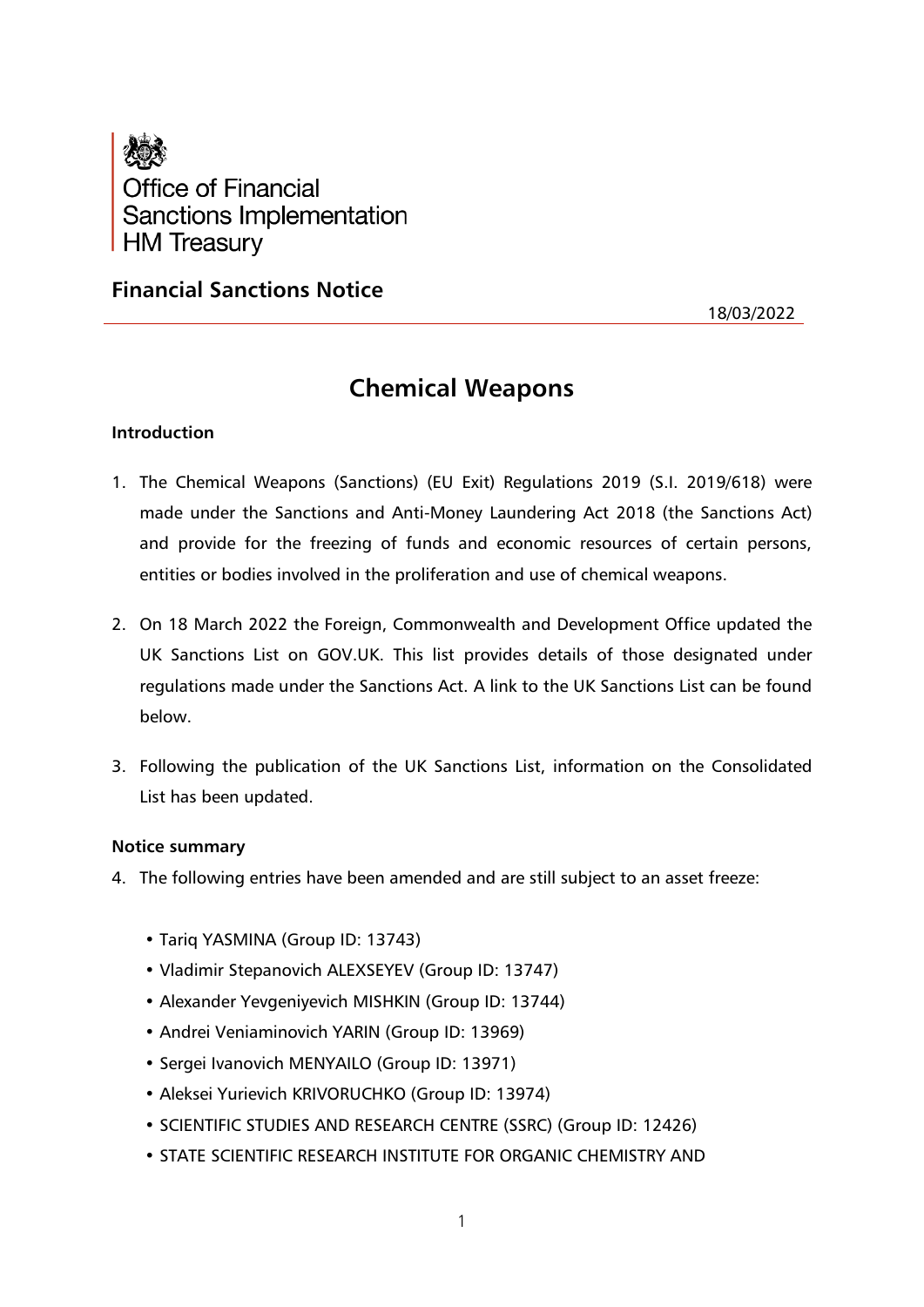## TECHNOLOGY (GOSNIIOKHT) (Group ID: 13975)

## **What you must do**

- 5. You must:
	- i. check whether you maintain any accounts or hold any funds or economic resources for the persons set out in the Annex to this Notice;
	- ii. freeze such accounts, and other funds or economic resources and any funds which are owned or controlled by persons set out in the Annex to the Notice
	- iii. refrain from dealing with the funds or assets or making them available (directly or indirectly) to such persons unless licensed by the Office of Financial Sanctions Implementation (OFSI);
	- iv. report any findings to OFSI, together with any additional information that would facilitate compliance with the Regulations;
	- v. provide any information concerning the frozen assets of designated persons that OFSI may request. Information reported to OFSI may be passed on to other regulatory authorities or law enforcement.
- 6. Where a relevant institution has already reported details of accounts, other funds or economic resources held frozen for designated persons, they are not required to report these details again.
- 7. Failure to comply with financial sanctions legislation or to seek to circumvent its provisions is a criminal offence.

## **Further Information**

- 8. Copies of recent notices, UK legislation and relevant guidance can be obtained from the Chemical Weapons financial sanctions page on the Gov.UK website: [https://www.gov.uk/government/collections/financial-sanctions-regime-specific](https://www.gov.uk/government/collections/financial-sanctions-regime-specific-consolidated-lists-and-releases)[consolidated-lists-and-releases](https://www.gov.uk/government/collections/financial-sanctions-regime-specific-consolidated-lists-and-releases)
- 9. The Consolidated List can be found here: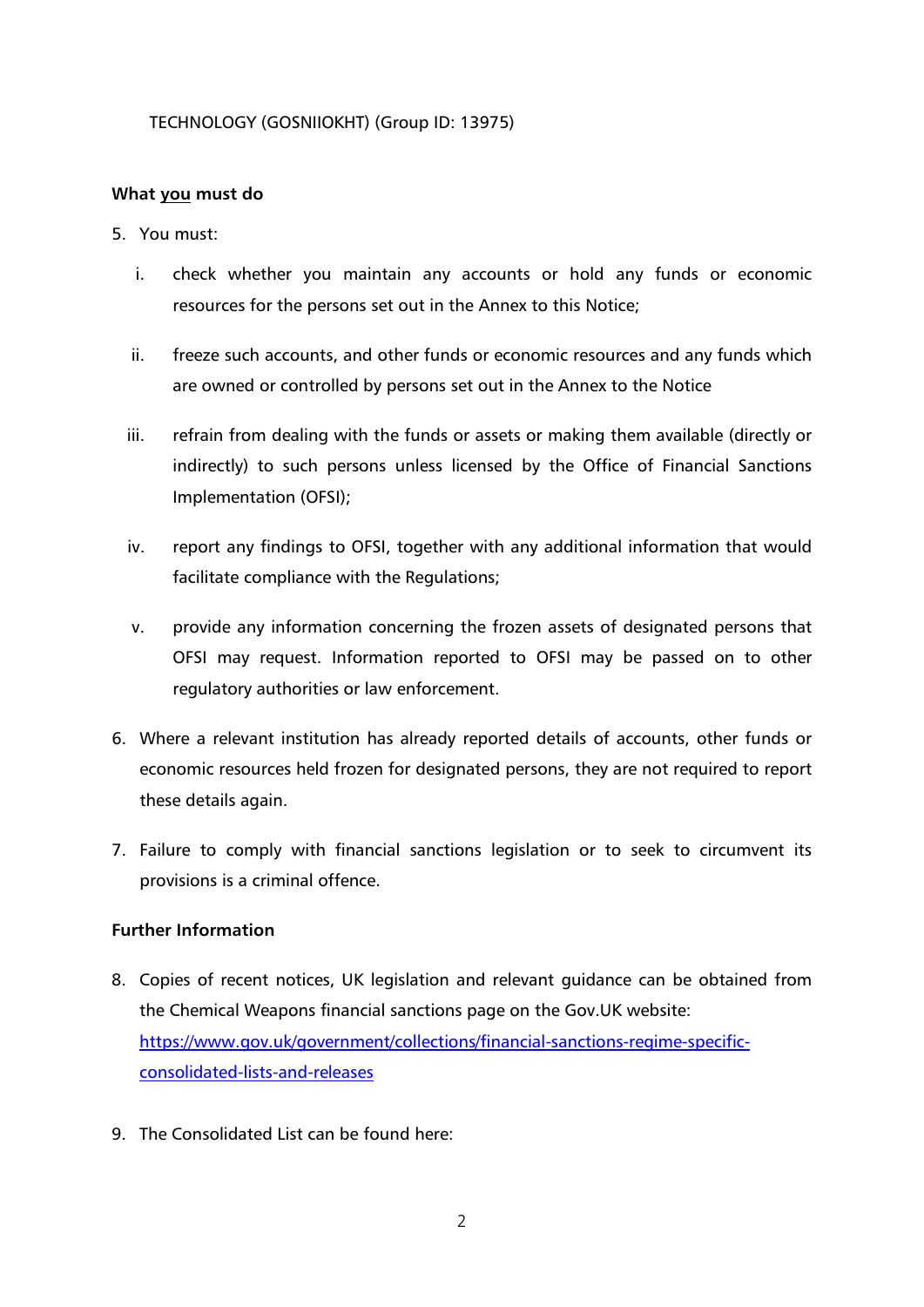[https://www.gov.uk/government/publications/financial-sanctions-consolidated-list-of](https://www.gov.uk/government/publications/financial-sanctions-consolidated-list-of-targets/consolidated-list-of-targets)[targets/consolidated-list-of-targets](https://www.gov.uk/government/publications/financial-sanctions-consolidated-list-of-targets/consolidated-list-of-targets)

10. The UK Sanctions List can be found here:

<https://www.gov.uk/government/publications/the-uk-sanctions-list>

11. For more information please see our guide to financial sanctions:

<https://www.gov.uk/government/publications/uk-financial-sanctions-guidance>

## **Enquiries**

12. Non-media enquiries about the implementation of financial sanctions in the UK should be addressed to:

Office of Financial Sanctions Implementation HM Treasury 1 Horse Guards Road London SW1A 2HQ [ofsi@hmtreasury.gov.uk](mailto:ofsi@hmtreasury.gov.uk)

- 13. Non-media enquiries about the sanctions measures themselves should be addressed to: [sanctions@fcdo.gov.uk](mailto:sanctions@fcdo.gov.uk)
- 14. Media enquiries about how financial sanctions are implemented in the UK should be addressed to the Treasury Press Office on 020 7270 5238.
- 15. Media enquiries about the sanctions measures themselves should be addressed to the Foreign, Commonwealth & Development Office Press Office on 020 7008 3100.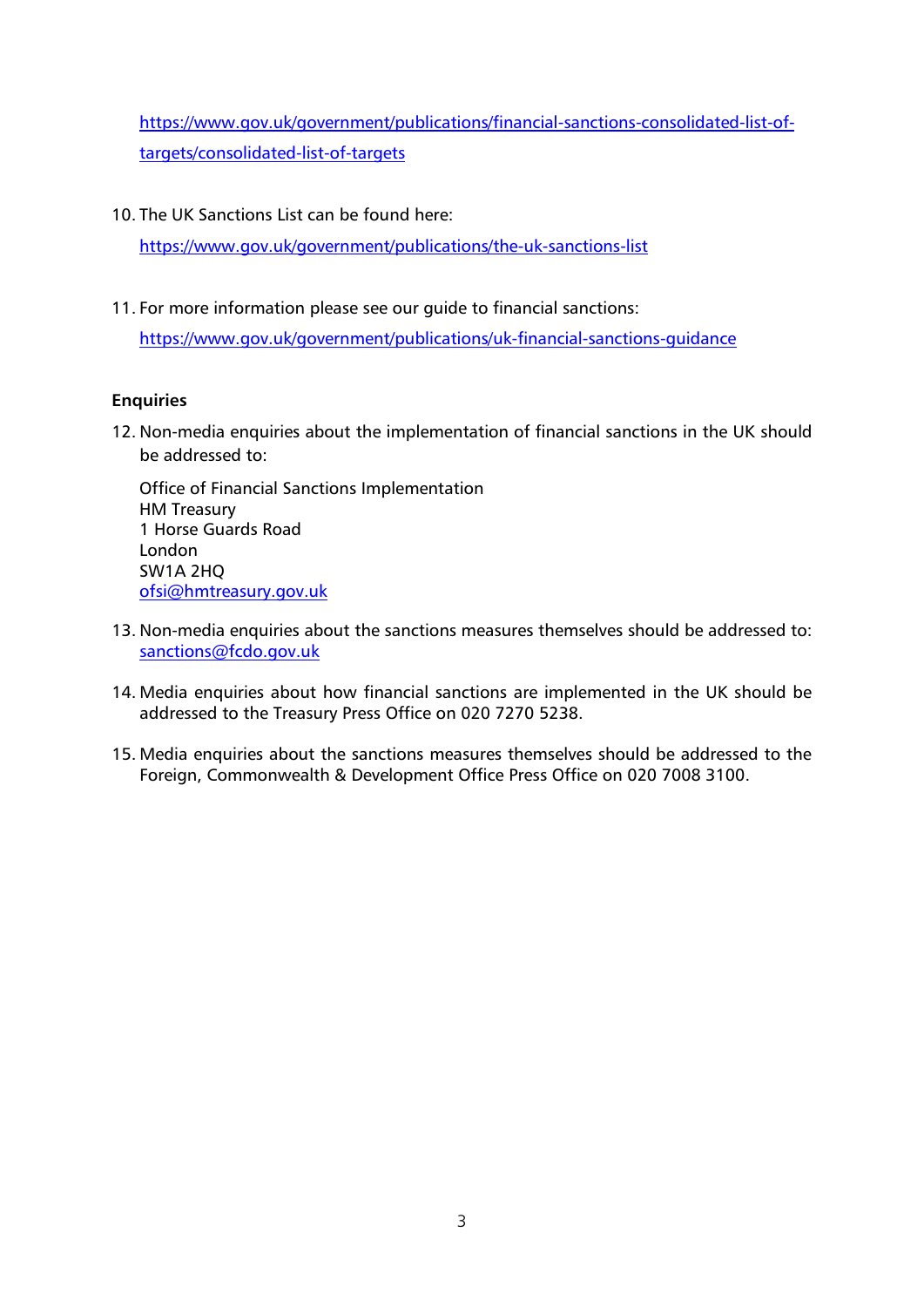## **ANNEX TO NOTICE**

## **FINANCIAL SANCTIONS: CHEMICAL WEAPONS**

## **THE CHEMICAL WEAPONS (SANCTIONS) (EU EXIT) REGULATIONS 2019 (S.I. 2019/618)**

#### **AMENDMENTS**

Deleted information appears in strikethrough. Additional information appears in italics and is underlined.

#### **Individuals**

#### **1. YASMINA, Tariq**

**Name (non-Latin script):** ياسمينة طارق

**Title:** *Brigadier General* **a.k.a:** *(1)* YASMINA, Tarq *(2) YASMINA, Tareq* **Nationality**: Syria **Position**: Liaison officer between the SSRC and the Presidential Palace **Other Information**: (UK Sanctions List Ref): CHW0003 Employee Works at Scientific Studies and Research Centre (listed under both the Syria and Chemical Weapons sanctions regimes) (UK Statement of Reasons): Colonel Tariq Yasmina *Brigadier General (previously Colonel) Tariq Yasmina* acts as the liaison officer between the Scientific Studies and Research Centre (SSRC) and the Presidential Palace, and, as such, is involved in the use and preparations for the use of chemical weapons by the Syrian regime. As a result of his senior role at SSRC, he is associated with the SSRC. (Gender): Male **Listed on:** 21/01/2019 **UK Sanctions List Date Designated:** 31/12/2020 **Last Updated:** 31/12/2020 *18/03/2022* **Group ID:** 13743.

## **2. ALEXSEYEV, Vladimir Stepanovich**

**Position**: First Deputy Head of the GRU **Other Information:** *Relatives/business associates or partners/links to listed individuals: Anatoliy Vladimirovich Chepiga; Igor Olegovich Kostyukov; Alexander Yevgeniyevich Mishkin.* (UK Sanctions List Ref): CHW0007 (UK Statement of Reasons): Vladimir Stepanovich Alexseyev is the First Deputy Head of the GRU (a.k.a. GU). Given his senior leadership role in the GRU, Alexseyev is responsible for the possession, transport and use in Salisbury during the weekend of 4 March 2018 of the toxic nerve agent "Novichok" by officers from the GRU. **Listed on:** 21/01/2019 **UK Sanctions List Date Designated:** 31/12/2020 **Last Updated:** 31/12/2020 *18/03/2022* **Group ID:** 13747.

## **3. MISHKIN, Alexander Yevgeniyevich**

**Name (non-Latin script):** Александр Евгеньевич МИШКИН

**Title**: Colonel **DOB**: 13/07/1979. **POB**: (1) Loyga (2) Kotlas, (1) Russia (2) Russia **a.k.a**: PETROV, Alexander **Nationality**: Russia **Address**: Russia. **Other Information:** (UK Sanctions List Ref): CHW0010 (UK Statement of Reasons): GRU Officer Alexander Mishkin (a.k.a. Alexander Petrov) possessed, transported and then, during the weekend of 4 March 2018, in Salisbury, used a toxic nerve agent ("Novichok"). On 5 September 2018, the UK Crown Prosecution Service charged Alexander Petrov for conspiracy to murder Sergei Skripal; for the attempted murder of Sergei Skripal, Yulia Skripal and Nick Bailey; for the use and possession of Novichok *contrary to the Chemical Weapons Act*; and for causing grievous bodily harm with intent to Yulia Skripal and Nick Bailey. GRU Officer Alexander Mishkin (a.k.a. Alexander Petrov) possessed, transported and then, during the weekend of 4 March 2018, in Salisbury, used a toxic nerve agent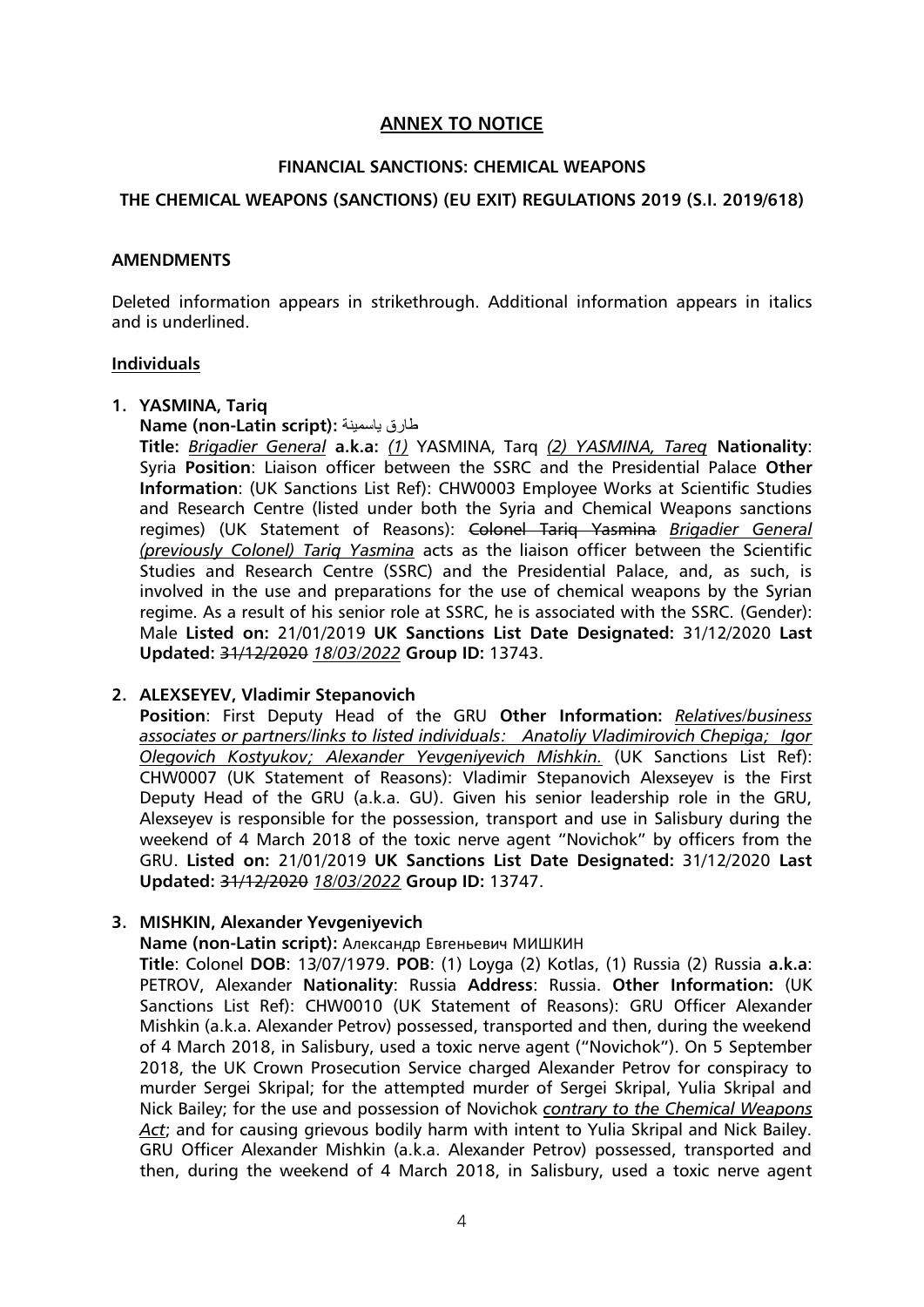("Novichok"). On 5 September 2018, the UK Crown Prosecution Service charged Alexander Petrov for conspiracy to murder Sergei Skripal; for the attempted murder of Sergei Skripal, Yulia Skripal and Nick Bailey; for the use and possession of Novichok contrary to the Chemical Weapons Act; and for causing grievous bodily harm with intent to Yulia Skripal and Nick Bailey. **Listed on:** 21/01/2019 **UK Sanctions List Date Designated:** 01/01/2021 **Last Updated:** 01/02/2021 *18/03/2022* **Group ID:** 13744.

#### **4. YARIN, Andrei Veniaminovich**

**DOB**: 13/02/1970. **POB**: Nizhny Tagil, Sverdlovsk Oblast, Russia **Nationality**: Russia **Position**: Chief of the Presidential Domestic Policy Directorate **Other Information:** (UK Sanctions List Ref): CHW0011 (UK Statement of Reasons): Andrei *Veniaminovich* Yarin is the Chief of the Presidential Domestic Policy Directorate in the Presidential Executive Office. The Presidential Office is a state body providing support for the President's work and monitoring the implementation of the President's decisions and overall Governmental policies and most important action. Russian opposition leader Alexey Navalny was the victim of an attempted assassination during his August 2020 visit to Siberia, in which a chemical weapon—a toxic nerve agent of the Novichok group—was used. The activities and movements of Alexey Navalny during his journey to Siberia, from where he intended to return to Moscow on 20th August 2020, were closely monitored by the authorities of the Russian Federation, including the Federal Security Service (FSB). Russia had the technical capability to carry out the attack. The Russian State has previously produced Novichoks and would still be capable of doing so. Within the last decade, Russia has produced and stockpiled small quantities of Novichok. It is unlikely that Novichoks could be made and deployed by non-state actors (e.g. a criminal or terrorist group). Russia had the operational experience to carry out the attack. Russia has a proven record of state-sponsored assassination. It is highly likely that the Russian state was responsible for the attempted assassination of Sergei Skripal in Salisbury in 2018 using a similar type of nerve agent. During the 2000s, Russia commenced a programme to test means of delivering chemical warfare agents, including investigation of ways of delivering nerve agents. Russia had the motive and opportunity to carry out the attack. Navalny was a high profile Russian opposition politician who vocally criticised the Russian administration and establishment. He was on Russian territory under surveillance by the Federal Security Service of the Russian Federation at the time of the attack. Given the role of the state within the attack, and the scale of the operation against Navalny, it is reasonable to conclude that the poisoning of Alexey Navalny was only possible with the consent of the Presidential Executive Office. As Chief of the Presidential Domestic Policy Directorate in the Presidential Executive Office, Andrei *Veniaminovich* Yarin bears responsibility for the preparation, support for and use of chemical weapons in the attempted assassination of Alexey Navalny. (Gender): Male **Listed on:** 15/10/2020 **UK Sanctions List Date Designated:** 01/01/2021 **Last Updated:** 08/01/2021 *18/03/2022* **Group ID:** 13969.

#### **5. MENYAILO, Sergei Ivanovich**

**DOB**: 22/08/1960. **POB**: Alagir, Russia **Nationality**: Russia **Position**: *Head of the Republic of North Ossetia-Alania (formerly* Plenipotentiary Representative of the President of the Russian Federation in the Siberian Federal District) **Other Information:** (UK Sanctions List Ref): CHW0013 (UK Statement of Reasons): Sergei Menyalio is the Plenipotentiary Representative of the President of the Russian Federation in the Siberian Federal District and, therefore, responsible for ensuring the implementation of the constitutional powers of the President, including the implementation by public authorities of domestic and foreign policy of the state in the federal district of Siberia. The activities and movements of Alexey Navalny during his recent journey to Siberia,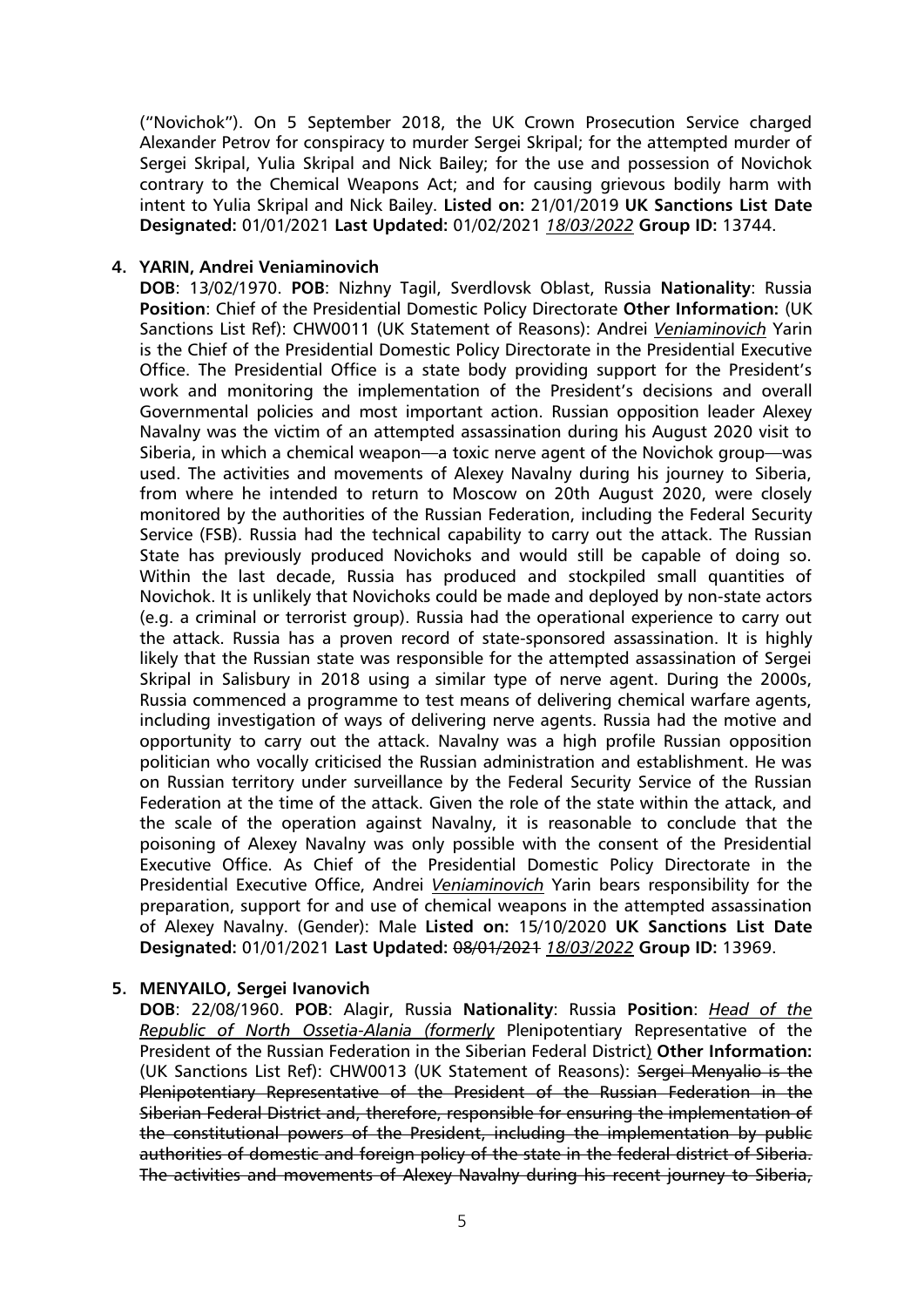from where he intended to return to Moscow on 20th August, were closely monitored by the authorities of the Russian Federation. The poisoning of Alexey Navalny took place at Tomsk Bogashevo airport in Siberia. Russia had the technical capability to carry out the attack. The Russian State has previously produced Novichoks and would still be capable of doing so. Within the last decade, Russia has produced and stockpiled small quantities of Novichok. It is unlikely that Novichoks could be made and deployed by non-state actors (e.g. a criminal or terrorist group). Russia had the operational experience to carry out the attack. Russia has a proven record of state-sponsored assassination. It is highly likely that the Russian state was responsible for the attempted assassination of Sergei Skripal in Salisbury in 2018 using a similar type of nerve agent. During the 2000s, Russia commenced a programme to test means of delivering chemical warfare agents, including investigation of ways of delivering nerve agents. Russia had the motive and opportunity to carry out the attack. Navalny was a high profile Russian opposition politician who vocally criticised the Russian administration and establishment. He was on Russian territory under surveillance by the Federal Security Service of the Russian Federation at the time of the attack. Given the scale of the operation involved, it is reasonable to conclude that the poisoning was only possible with the consent of the Presidential Office. Given his senior leadership role in the Siberian Federal District, Sergei Menyailo bears responsibility for the providing support for the preparation and use of chemical weapons in the attempted assassination of Alexey Navalny in Tomsk, Siberia. *Currently Head of the Republic of North Ossetia-Alania. Sergei Menyailo was until April 2021 the Plenipotentiary Representative of the President of the Russian Federation in the Siberian Federal District and, therefore, responsible for ensuring the implementation of the constitutional powers of the President, including the implementation by public authorities of domestic and foreign policy of the state in the federal district of Siberia. The activities and movements of Alexey Navalny during his journey to Siberia, from where he intended to return to Moscow on 20th August, were closely monitored by the authorities of the Russian Federation. The poisoning of Alexey Navalny took place at Tomsk Bogashevo airport in Siberia. Russia had the technical capability to carry out the attack. The Russian State has previously produced Novichoks and would still be capable of doing so. Within the last decade, Russia has produced and stockpiled small quantities of Novichok. It is unlikely that Novichoks could be made and deployed by non-state actors (e.g. a criminal or terrorist group). Russia had the operational experience to carry out the attack. Russia has a proven record of state-sponsored assassination. It is highly likely that the Russian state was responsible for the attempted assassination of Sergei Skripal in Salisbury in 2018 using a similar type of nerve agent. During the 2000s, Russia commenced a programme to test means of delivering chemical warfare agents, including investigation of ways of delivering nerve agents. Russia had the motive and opportunity to carry out the attack. Navalny was a high profile Russian opposition politician who vocally criticised the Russian administration and establishment. He was on Russian territory under surveillance by the Federal Security Service of the Russian Federation at the time of the attack. Given the scale of the operation involved, it is reasonable to conclude that the poisoning was only possible with the consent of the Presidential Office. Given his senior leadership role in the Siberian Federal District, Sergei Menyailo bears responsibility for the providing support for the preparation and use of chemical weapons in the attempted assassination of Alexey Navalny in Tomsk, Siberia.* (Gender): Male **Listed on:** 15/10/2020 **UK Sanctions List Date Designated:** 03/01/2021 **Last Updated**: 08/01/2021 *18/03/2022* **Group ID:** 13971

**6. KRIVORUCHKO, Aleksei Yurievich**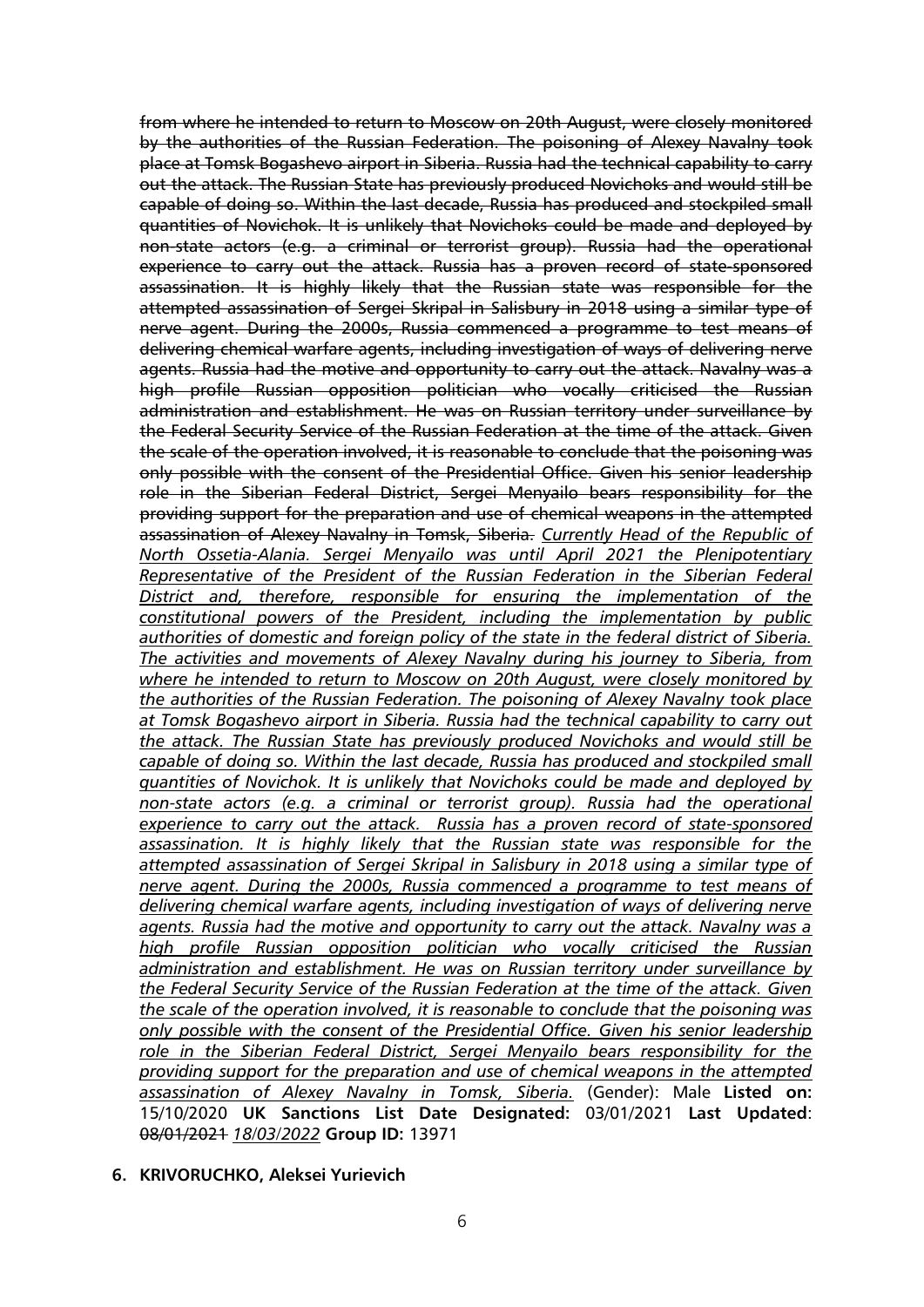**a.k.a:** *(1) KRIVORUCHKO, Alexey Yurievich (2) KRIVORUCHKO, Alexei Yurievich* **DOB**: 17/07/1975. **POB**: Stavropol, Russia **Nationality**: Russia **Position**: Deputy Minister of Defence of the Russian Federation **Other Information:** (UK Sanctions List Ref): CHW0016 (UK Statement of Reasons): Aleksei Krivoruchko is the Deputy Minister in the Ministry of Defence of the Russian Federation. In this capacity, he has overall responsibility for armaments. This includes the overisight *oversight* of the Ministry's stocks of weapons and military equipment. This includes the oversight of the Ministry's stocks of weapons and military equipment. The Russian Ministry of Defence took on the responsibility for the chemical weapons stocks inherited from the Soviet Union and their safe storage until their destruction could be completed. The Russian Ministry of Defence has overall responsibility for the safe storage and destruction of chemical weapons. Russian opposition leader Alexey Navalny was the victim of an attempted assassination during his August 2020 visit to Siberia, in which a chemical weapon—a toxic nerve agent of the Novichok group was used. Given the use of such chemical weapons in the territory of the Russian Federation and the evidence of the continued involvement of the Russian MoD in the Novichok programme, this could only be on account of intent by the Ministry of Defence and its political leadership. Russia had the technical capability to carry out the attack. The Russian State has previously produced Novichoks and would still be capable of doing so. Within the last decade, Russia has produced and stockpiled small quantities of Novichok. It is unlikely that Novichoks could be made and deployed by non-state actors (e.g. a criminal or terrorist group). Russia had the operational experience to carry out the attack. Russia has a proven record of state-sponsored assassination. It is highly likely that the Russian state was responsible for the attempted assassination of Sergei Skripal in Salisbury in 2018 using a similar type of nerve agent. During the 2000s, Russia commenced a programme to test means of delivering chemical warfare agents, including investigation of ways of delivering nerve agents. Russia had the motive and opportunity to carry out the attack. Navalny was a high profile Russian opposition politician who vocally criticised the Russian administration and establishment. He was on Russian territory under surveillance by the Federal Security Service of the Russian Federation at the time of the attack. Given Aleksei Krivoruchko's senior role in the Russian military, the evidence suggests that he is responsible for the preparation and use of chemical weapons in the attempted assassination of Alexey Navalny. (Gender): Male **Listed on:** 15/10/2020 **UK Sanctions List Date Designated:** 05/01/2021 **Last Updated:** 08/01/2021 *18/03/2022* **Group ID:** 13974.

## **Entities**

## **1. SCIENTIFIC STUDIES AND RESEARCH CENTRE (SSRC)**

**a.k.a:** (1) Centre de Recherche de Kaboun (2) Centre d'Etude et de Recherche Scientifique (CERS) *(3) Center for Scientific Studies and Research (SSRC) (4) Center for Study and Research (CERS) (5) Scientific Studies and Research Council (6) Syrian Scientific Research Council (SSRC) (7) Scientific Research Council (SRC).* **Address**: (1) P.O. Box 31983, Barzeh. (2) Barzeh Street, PO Box 4470, Damascus, Syria. **Other Information:** (UK Sanctions List Ref): CHW0006 and SYR0286 Listed under the Chemical Weapons and Syria sanctions regimes. (UK Statement of Reasons): The Scientific Studies and Research Center (SSRC) is the Syrian regime's principal entity for the development of chemical weapons. The SSRC is responsible for the development and production of chemical weapons, as well as the missiles and artillery to deliver them, operating at a number of sites in Syria. Provides support to the Syrian army for the acquisition of equipment used for the surveillance and repression of demonstrators. Operating in the chemical weapon proliferation sector, it is the